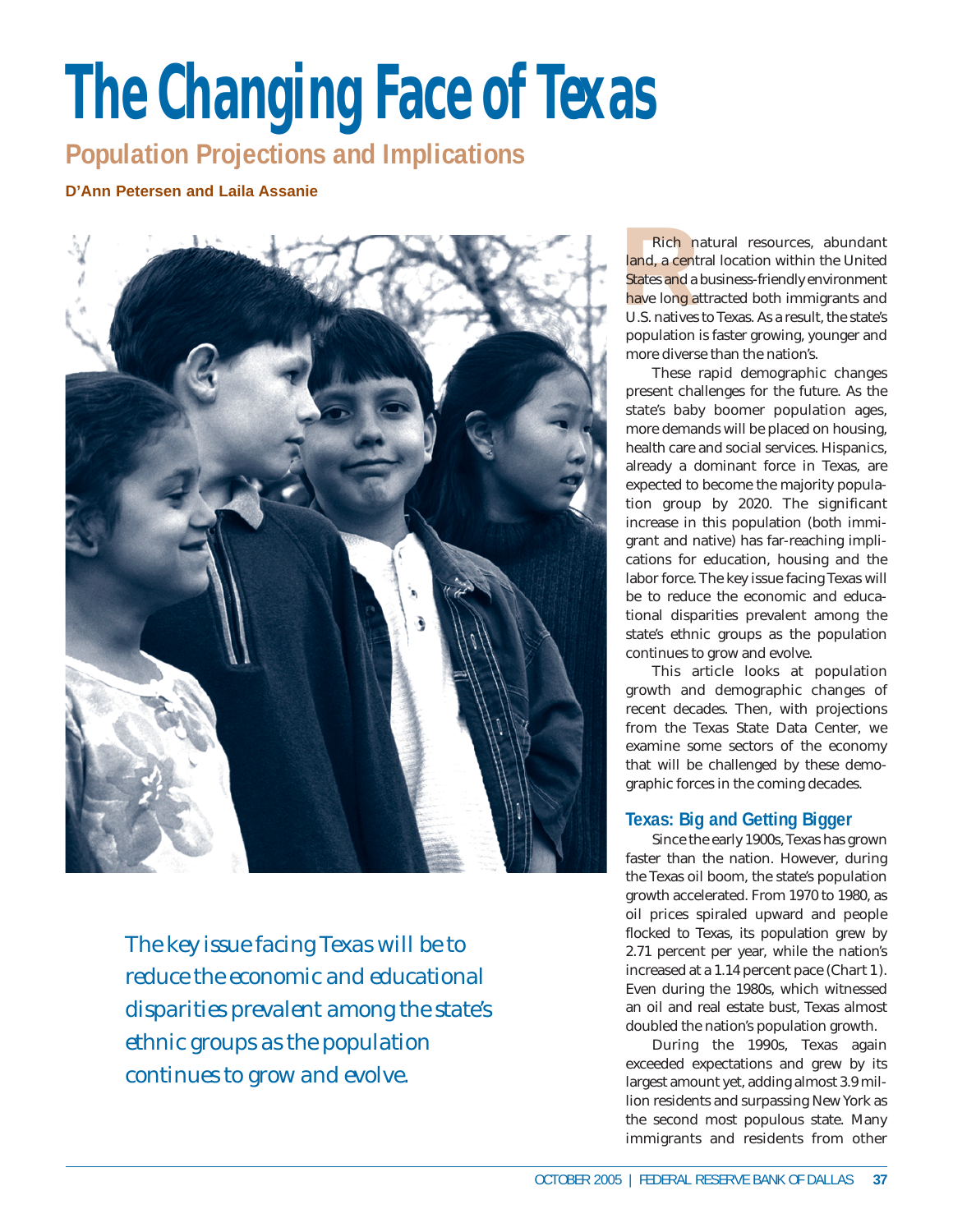# **Table 1**

#### **Chart 1 Texas and U.S. Population Growth, 1970–2003**

Annual growth rate (percent)



**Total Population and Components of Population Change in Texas, 1950–2003**

|         | Population |                   | <b>Natural</b><br>increase |                  |                   | <b>Percent criding due to</b> |                         |  |
|---------|------------|-------------------|----------------------------|------------------|-------------------|-------------------------------|-------------------------|--|
|         |            | Total<br>increase |                            | Net<br>migration | Percent<br>change | <b>Natural</b><br>increase    | <b>Net</b><br>migration |  |
| 1950    | 7.711.194  |                   |                            |                  |                   |                               |                         |  |
| 1960    | 9.579.677  | 1,868,483         | 1,754,652                  | 113,831          | 24.23             | 93.91                         | 6.09                    |  |
| 1970    | 11.196.730 | 1.617.053         | 1,402,683                  | 214.370          | 16.88             | 86.74                         | 13.26                   |  |
| 1980    | 14.229.191 | 3,032,461         | 1.260.794                  | 1,771,667        | 27.08             | 41.58                         | 58.42                   |  |
| 1990    | 16.986.510 | 2.757.319         | 1.815.670                  | 941.649          | 19.38             | 65.85                         | 34.15                   |  |
| 2000    | 20.851.820 | 3,865,310         | 1.919.281                  | 1,946,029        | 22.76             | 49.65                         | 50.35                   |  |
| $2003*$ | 22.103.374 | 1.259.945         | 699.685                    | 560.260          | 6.04              | 55.53                         | 44.47                   |  |

SOURCE:Census Bureau.

states were drawn to Texas' strong economy and rapidly expanding high-tech centers, such as Austin and Dallas' telecom corridor.

Even with the drastic economic downturn of 2001, which hit Texas much harder than most other areas of the nation, the state gained an additional 1.26 million residents from 2000 through 2003, for a total of 22 million, again growing twice as fast as the nation. Although domestic in-migration—people moving to Texas from other states within the United States—slowed during Texas' hard economic times, the state's high birthrate and a strong pace of immigration kept population growing at a healthy speed. The combination of these factors higher international immigration, a high Hispanic birthrate and less domestic migration—resulted in Texas' Anglo population dipping below the majority level of 50 percent in 2003 for the first time since the 1800s.

## **Why the Rapid Growth?**

Two major factors are spurring Texas' rapid population growth. One is the state's higher-than-average birthrate. This is partly a result of the state's Hispanic heritage and its ties to Mexico, where total fertility rates were 2.5 percent in 2004, quite a bit higher than the United States' 2.1 percent.<sup>1</sup> In 2000, Texas was second in the country (behind Utah) in state rankings for birth/fertility rates. Because birthrates change slowly over time, Texas will probably continue to see large natural increases in its population despite changes in economic conditions or immigration policies.

Perhaps the most important factor behind Texas' more recent population growth is the strong pace of net migration. Historically, people have been drawn to Texas because of its abundant land and natural resources. In more recent years, people and businesses were drawn by Texas' robust economy and favorable business climate. Net migration, which includes both domestic in-migration and international immigration, was highest during periods of greatest economic expansion—the 1970s oil boom (58.4 percent) and the 1990s high-tech/telecom boom (50.4 percent)—and accounted for a larger share of the state's population growth than natural increase (*Table 1*). Interestingly, even with the state's recession in 2001–03, net migration remained relatively high, thanks to strong international immigration, accounting for 44.5 percent of Texas' population increase.

**Percent change due to**

## **How Has Immigration Changed the Face of Texas?**

The healthy pace of Texas' population growth that began in the 1990s is due in large part to strong international immigration, which surpassed domestic inmigration as a contributor to population growth in six of the nine years during the 1990s.2 Immigration reached historic proportions as the number of foreign-born in Texas increased by approximately 1.38 million. In addition, immigrants kept Texas population growing during the recent economic downturn and tepid recovery. From April 2000 to July 2003, Texas net migration totaled 560,260, including 430,048 (77 percent) international immigrants (*Table 2*).

Texas is one of the most popular immigrant gateways to the United States.

**Total Population and Components of Population Change in United States and Texas**

| Geographic<br>area   | Total<br>population<br>change<br>(April 2000–<br><b>July 2003)</b> |               | Natural increase |              |                                          | Net migration                       |           |                    | Net migration                |                                                       |                                                  |
|----------------------|--------------------------------------------------------------------|---------------|------------------|--------------|------------------------------------------|-------------------------------------|-----------|--------------------|------------------------------|-------------------------------------------------------|--------------------------------------------------|
|                      |                                                                    | <b>Births</b> | Deaths           | <b>Total</b> | <b>Net</b><br>international<br>migration | <b>Net</b><br>internal<br>migration | Total     | Total<br>(percent) | Total<br>change<br>(percent) | <b>Net</b><br>international<br>migration<br>(percent) | <b>Net</b><br>internal<br>migration<br>(percent) |
| <b>United States</b> | 9.364.374                                                          | 13.098.788    | 7,843,040        | 5.255.748    | 4.108.626                                |                                     | 4.108.626 | 56.12              | 43.88                        | 43.88                                                 |                                                  |
| Texas                | 1.259.945                                                          | 1,189,400     | 489.715          | 699.685      | 430.048                                  | 130,212                             | 560,260   | 55.53              | 44.47                        | 34.13                                                 | 10.33                                            |

SOURCE:Census Bureau.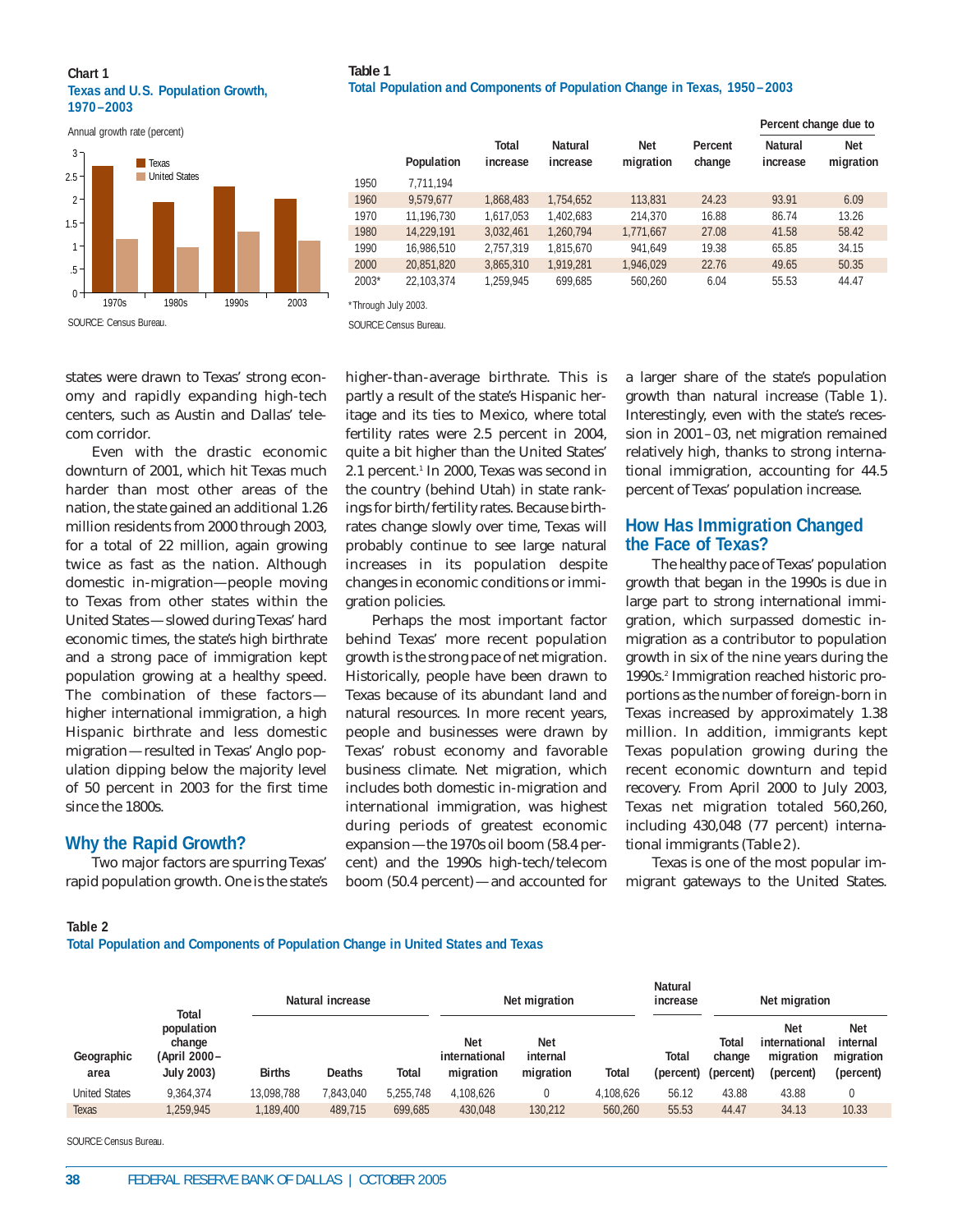Chart 2 shows the percentage growth of the foreign-born population in the United States, Texas and the state's six major metros during the 1990s. The foreign-born population share in Texas rose significantly during the decade and in 2000 composed 14 percent of the population compared with 11 percent at the national level.

In recent years, growth of the foreignborn has been even more rapid in Texas' major metros than in its border metros. Between 1990 and 2000, the number of foreign-born in the major metros more than doubled (112 percent increase), while that of the border metros increased 51.6 percent, well below the state average of 90.2 percent.<sup>3</sup>

Of Texas' major metros, only El Paso (31.5 percent) and San Antonio (54.3 percent) recorded foreign-born growth rates below the U.S. average (57.4 percent), mostly because many of the immigrants in these metros entered the state in earlier years and their second-generation children now reside there. Austin witnessed the strongest growth in the foreign-born during the 1990s (172 percent), likely due to the booming tech economy there. The share of the foreign-born in Dallas, Fort Worth and Houston grew by 152 percent, 131 percent and 94 percent, respectively. Shares of the foreign-born in the major metros are shown in Chart 3.

This increase in immigration has brought rapid change in the state's ethnic composition. Because of Texas' proximity to Mexico, many of the state's immigrants are of Hispanic origin. Hispanics are by far the fastest growing segment of the population. During the 1990s, Texas' Hispanic population grew at a pace of 54 percent, adding more than 2.3 million people. As a result, Hispanics now make up 35 percent of the state's population, compared with roughly 14 percent at the national level.4 Among states, Texas has the country's second-highest Hispanic population, behind only California.

Texas' population has changed in other ways as well. Anglos' share of the total population has fallen—no longer above 50 percent—as their rate of growth slowed in the '90s and the first three years of this decade, while blacks still account for about 11 percent of the state's population (*Chart 4*). The number of people included in the "other" category has doubled since the 1990s.<sup>5</sup>

**Chart 2 Growth of Foreign-Born, 1990–2000**





SOURCE: Census Bureau.

**Chart 3**





SOURCES: Census Bureau; Texas State Data Center.

*In recent years, growth of the foreign-born has been even more rapid in Texas' major metros than in its border metros.*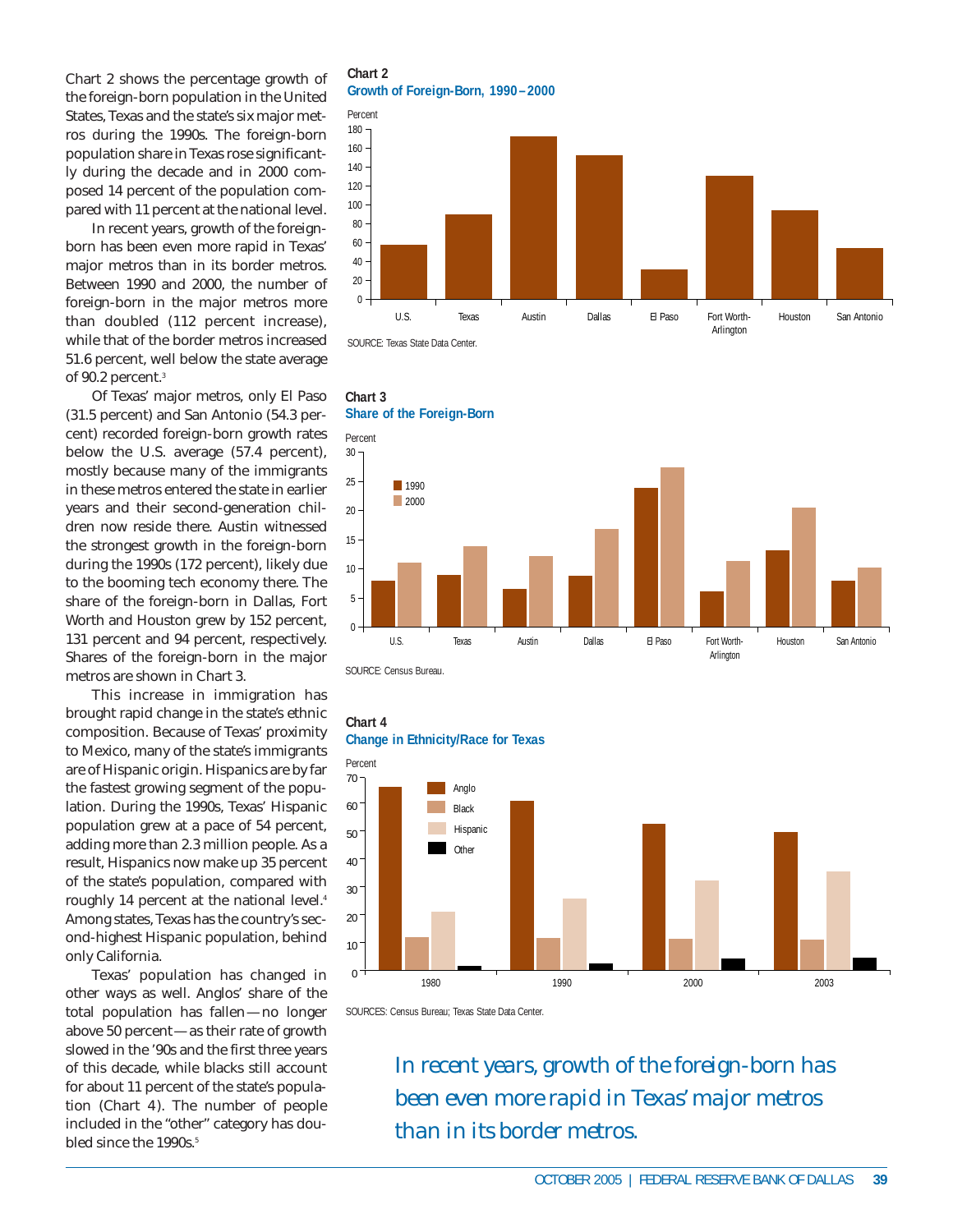**Chart 5 Projected Proportion of Texas Population by Race/Ethnicity**



NOTE: Assuming net migration rate is half that of 1990–2000. SOURCE: Texas State Data Center.

#### **Chart 6 U.S. Population by Age in 2003**



SOURCE: Census Bureau, American Community Survey 2003.

The dramatic rise in Texas' Hispanic population (both immigrant and native) has far-reaching implications. Hispanics' higher-than-average birthrate suggests that this demographic segment will continue to grow at a more rapid pace than that of Anglos and blacks, even assuming no immigration. In addition, Hispanics, on average, are younger, which has ramifications for housing, education and the labor force. In 2000, the median age of Hispanics in Texas was 25.5 versus 38 for Texas Anglos. This compares with the median age for all Texans of 32.3 and for the United States of 35.3. Currently, because of its Hispanic heritage, Texas is the second youngest state in the nation, behind Utah.

## **Population Projections**

Texas' population will change in two

major ways over the next several decades: in diversity and in age.

**Diversity.** The Texas State Data Center projects that by 2020, Hispanics will make up the majority of Texas' population, while Anglos will fall to the second-mostpopulous ethnicity (*Chart 5*). By the year 2040, Hispanics will account for over 50 percent of all Texans, while one-third of the population will be Anglo. Blacks are expected to make up 9.5 percent of Texas' population in 2040, and other races (not Anglo, black or Hispanic) are expected to grow to almost 6 percent of the population.<sup>6</sup>

For Texas' border cities, which already have large Hispanic populations, the changes could be even more dramatic. For instance, El Paso, 78.2 percent Hispanic now, will likely increase to 90.3 percent by 2040. Similarly, San Antonio, with its ties to Mexican heritage, will move from 50 percent Hispanic (in 2000) to 61.1 percent in 2040. Even Austin, where Hispanics make up only 26 percent of the total today, is expected to see a major increase in its Hispanic population by 2040—up to 44 percent.

Currently, large disparities mark socioeconomic conditions among Texas' ethnic groups. Compared with their Anglo counterparts, Texas' Hispanics tend to have lower levels of education, have lower wages and depend more on state services. This is partly a result of immigration— Mexican immigrants tend to have average wages 40 percent below those of natives.<sup>7</sup> These wage differences reflect that the immigrants are young, have scant job experience and speak little English.

While some of the difference between immigrants' and natives' wages is made up after substantial time in the United States, disparities between groups remain. Without changes in socioeconomic conditions, this implies that Texas' future population could be less educated, less competitive, poorer and more in need of state services such as health care and welfare. Texas' challenge is to reduce these socioeconomic differences through increased educational attainment and training, so Texas can compete in the nation's workforce in coming decades.

**Age.** Texas' overall population, like the nation's, is growing older. This aging is a result of the maturing of the baby boom generation, which makes up the largest segment of our population. In 2003, the baby boomers spanned the ages 39 to 57 (*Chart 6*). The youngest of the baby boomers will turn 60 by 2024. As they retire, the baby boomers will put large demands on the Social Security system and other government programs for the elderly, such as Medicare. In addition, the boomers may drive housing demand toward move-up or second homes as well as houses more popular with older adults or combined families.

One factor that may mitigate Texas' aging population is that the fast-growing Hispanic population has a different age structure than the Anglo population. As Chart 7 shows, in 2000 the population in age groups over 35 was predominantly Anglo. For example, in 2000, 66 percent of Texans aged 55–59 were Anglo compared with 20 percent that were Hispanic. Con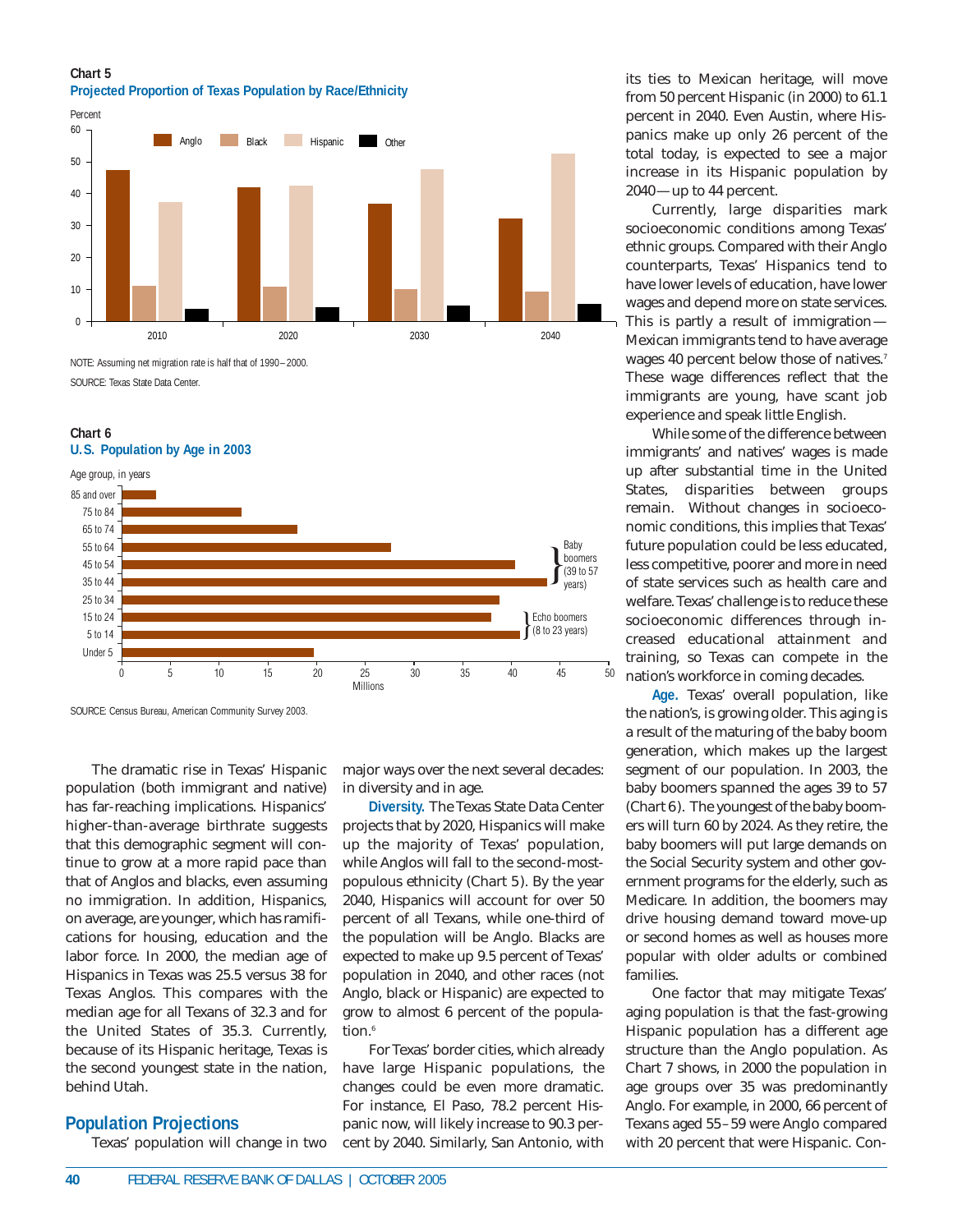versely, of Texans aged 5 and under, 44 percent were of Hispanic heritage, compared with 39 percent Anglo.

If expectations of rapid growth hold true for Texas' Hispanic population, Hispanics will make up a much higher percentage of most age groups by the year 2040, with only those over 65 being predominantly Anglo (*Chart 8*).<sup>8</sup> The age differential between the Hispanic and Anglo populations has important implications for education, housing and state services.

## **Demographics and Poverty**

**Texas Becoming Poorer?** Texas' economy grew faster than the nation's during the 1990s, and all sectors added jobs. Employment in Texas during this period grew at an annualized average rate of 3.3 percent, above the nation's 2.2 percent. Despite this phenomenal growth in employment, Texas has the eighth highest poverty rate in the country and has not yet achieved per capita income parity with the nation.

During the 1990s, Texas per capita income grew rapidly—at an annual average rate of 7.2 percent, which exceeded the nation's 5.7 percent. Consequently, Texas, which began the decade at 89 percent of U.S. per capita income, edged up to 95 percent of the U.S. average by 2000. Moreover, poverty rates in the state declined—from 18.1 percent in 1989 to 15.4 percent in 1999—thanks to a strong economy.

Although Texans' incomes improved during the '90s, succeeding years have seen a reversal of this phenomenon. According to 2003 data, the Texas poverty rate rose to 16.3 percent and Texas nominal per capita income fell to 93 percent (\$29,372) of the U.S. average (\$31,632) as the Texas economy slumped into the recession that started in 2001 and lasted until mid-2003. The state's higher concentration of high-tech and transportation industries, which were the hardest hit, intensified the recession's impact. Hence, these industries shed a substantial number of high-paying jobs, pushing down the state's per capita income more so than the U.S. average. Also, Texas' recovery from the recession has been unusually weak.<sup>9</sup>

**Ethnic Disparities.** Among ethnic groups, Hispanics are undoubtedly the largest segment in poverty in Texas. In 1999, more than 1.6 million (25.4 percent)

# **Chart 7**

**Texas Population by Age and Ethnicity, 2000**



**Chart 8**





NOTE: Assuming net migration rate to the state is equal to that of 1990–2000. SOURCE: Texas State Data Center.

Hispanics in Texas were poor.<sup>10</sup> Their median household income was \$29,873, far below the Texas average of \$39,927. This is an alarming number, given the importance of this segment to Texas' future.

Blacks had the second-highest poverty rate (23.4 percent) with a median income less than that of Hispanics. Anglos fared best, with the lowest poverty rate (7.8 percent) and the highest median household income (\$47,162 in 1999) in Texas.

The disparity among ethnicities when it comes to income and poverty is not surprising. Natives (predominantly Anglo) are far more likely to have a high school diploma and some college education than immigrants (predominantly Hispanic).<sup>11</sup> Less-educated individuals tend to be lower-skilled workers employed in low-

paying jobs. In addition, because the non-Anglo population in Texas is far younger than the Anglo population, a large percentage of non-Anglos are in their early earning years, have scant work experience and thus are more likely to have lower incomes.

## **Implications**

If the income differential between Anglos and non-Anglos persists, a larger share of Texans could be drawn into poverty in the future. According to the Texas State Data Center, the share of households with annual incomes of \$25,000 or less will increase from 30.7 percent (in 2000) to 37.5 percent by 2040. Moreover, the percentage of families with earnings exceeding \$100,000 will fall from 11.5 percent to 8.5 percent. The net impact could be a decline in real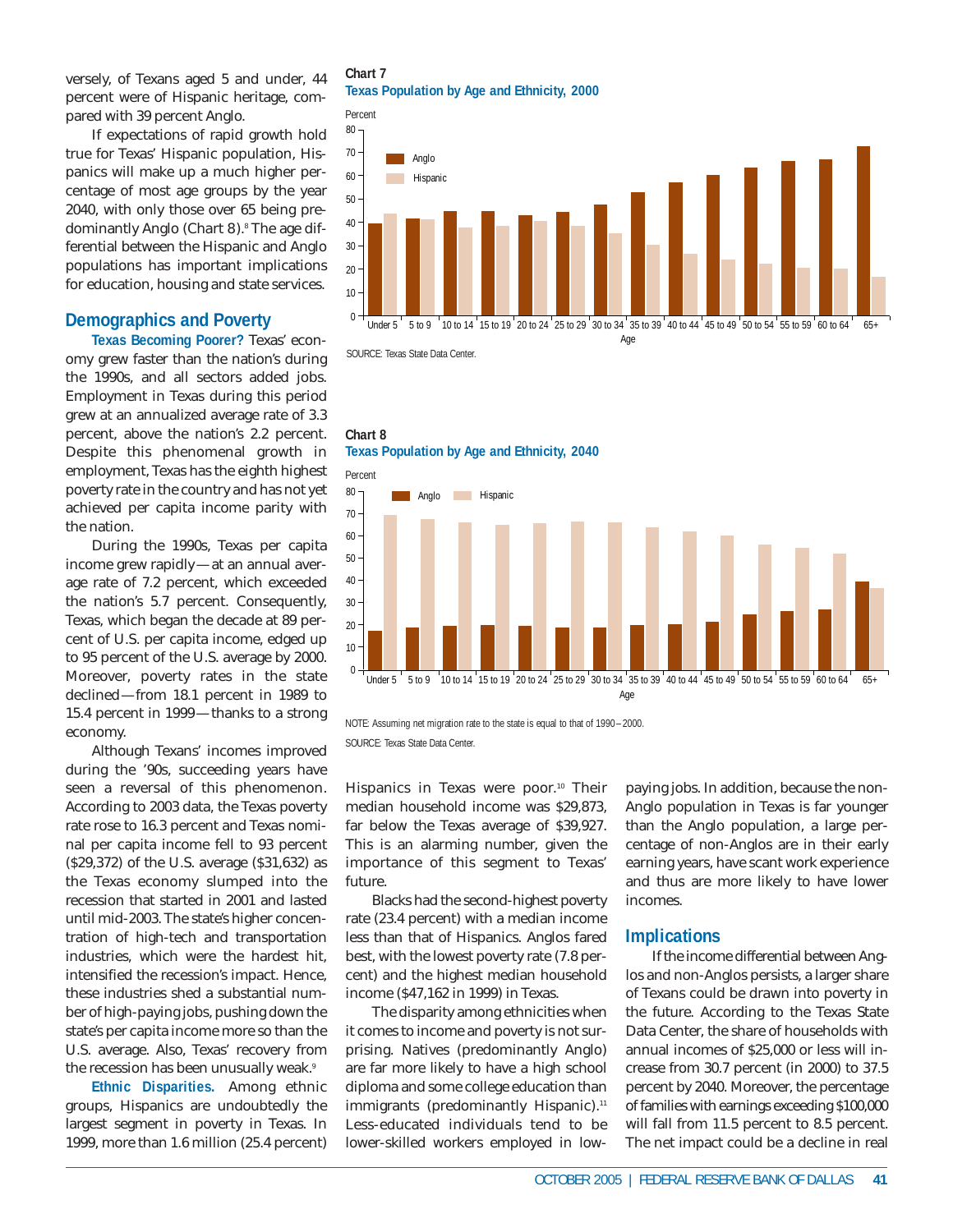## **Where the Poor Reside in Texas**

The poor live all over the state, but the border metros fare worst, with the highest poverty rates (see table). Although poverty rates declined in the border metros during the 1990s as the economy boomed, the share of the population below poverty level remained well above the state average of 15.4 percent in 1999. McAllen, Brownsville and Laredo had more than 30 percent of their population in poverty, while almost onefourth of those living in El Paso were poor.

The picture for the border metros has not improved much since 1999. According to 2003 census data, Hidalgo County (McAllen MSA), Cameron County (Brownsville MSA) and El Paso County (El Paso MSA) rank among the top four counties in the United States with the highest share of individuals

living in poverty.

In contrast, poverty levels in the major metros have rarely been above the state average (see table). However, they have been higher than the U.S. average in some major metros. For instance, since 1989, both San Antonio and Houston have recorded poverty rates slightly higher than the U.S. average. In fact, Houston is home to the highest number of poor Texans (623,493). Dallas traditionally has posted lower poverty rates than the nation, but the recent economic downturn pushed its rate slightly above the U.S. average. The higher poverty rates in the Texas border metros and some major metros may be a result of their above-average shares of international immigrants.

**Poverty Characteristics of United States, Texas and Its Major and Border Metros**

|                                                                  |            | Individuals below poverty | <b>Percent below poverty</b> |      |      |      |  |
|------------------------------------------------------------------|------------|---------------------------|------------------------------|------|------|------|--|
| Place                                                            | 1989       | 1999                      | 2003                         | 1989 | 1999 | 2003 |  |
| <b>United States</b>                                             | 31.742.864 | 33.899.812                | 35.846.289                   | 13.1 | 12.4 | 12.7 |  |
| <b>Texas</b>                                                     | 3,000,515  | 3.117.609                 | 3.508.230                    | 18.1 | 15.4 | 16.3 |  |
| Austin                                                           | 129,942    | 134,589                   | 171,373                      | 15.9 | 11.1 | 12.8 |  |
| <b>Brownsville</b>                                               | 101.362    | 109.288                   | 130.733                      | 39.7 | 33.1 | 36.5 |  |
| <b>Dallas</b>                                                    | 322.604    | 384.146                   | 488.602                      | 12.3 | 11.1 | 13.0 |  |
| El Paso                                                          | 155.298    | 158,722                   | 189.596                      | 26.8 | 23.8 | 27.4 |  |
| Fort Worth/Arlington                                             | 147.177    | 171.930                   | 193.427                      | 11.0 | 10.3 | 10.7 |  |
| Houston                                                          | 494.457    | 572,410                   | 623.493                      | 15.1 | 13.9 | 14.1 |  |
| Laredo                                                           | 50.116     | 59.339                    | n.a.                         | 38.2 | 31.2 | n.a. |  |
| <b>McAllen</b>                                                   | 159.216    | 201.865                   | 238.333                      | 41.9 | 35.9 | 38.0 |  |
| San Antonio                                                      | 252.301    | 234.478                   | 266.248                      | 19.5 | 15.1 | 16.2 |  |
| NOTE: 1999 poverty data are the latest available for Laredo MSA. |            |                           |                              |      |      |      |  |

SOURCES: Census Bureau; Texas State Data Center.

income, reduced tax revenue per household and increased burden on the state government to pay for welfare services in Texas. As the state is likely to depend progressively more on non-Anglo Texans for future tax revenues, it is important to lessen the existing wage gap and education differential between ethnic groups.

**Education and the Labor Force.** One way to reduce the wage gap is through education and training. In fact, according to the Texas comptroller, every dollar

invested in Texas' higher education system returns \$5 or more to the Texas economy. Hence, it is essential that the education system keep up with the state's changing demographics.

Texas' education record is nothing to brag about. Texas ranks second to last among the 50 states in its share of the population 25 years or older with a high school diploma (only 77.8 percent). Furthermore, in 2003 several Texas cities (Dallas, El Paso, Fort Worth, Houston and

San Antonio) ranked in the bottom third among major U.S. cities in shares of high school graduates.<sup>12</sup>

Again, the statistics vary by race. For instance, Anglos in Texas are more likely to be high school graduates (87.2 percent in 2000) than their non-Anglo counterparts, especially Hispanics. In 2000, more than half the Hispanic population in Texas did not have a high school diploma. Anglos are also more likely to attain higher levels of education than non-Anglos, excluding Asians. According to the Pew Hispanic Center, Hispanics are half as likely as Anglos to graduate from college with a bachelor's degree by age 26 (23.2 percent for Hispanics versus 47.3 percent for Anglos). Much of the disparity is due to rapid Hispanic immigration into the state: immigrants' wages and education levels tend to be much lower than natives'.13

Hispanics are expected to make up the majority of the labor force in Texas by 2040. If this disparity between Anglo and non-Anglo high school and college graduation rates continues, the Texas economy could face several important challenges.

First, according to the Texas State Data Center, by 2040 approximately 30.1 percent of the labor force will not have a high school diploma, up from 18.8 percent in 2000.14 If that occurs, a higher share of Texas' workforce would be less educated and low skilled, possibly making the Texas economy less competitive.

Second, empirical studies show that low education levels are associated with lower income levels; therefore, failure to complete high school or college negatively impacts average earnings.<sup>15</sup> Earnings data from the Census Bureau demonstrate this point (*Chart 9*). An increasing number of less-educated laborers would reduce the average income of Texans and in turn decrease tax revenues collected by the state.

Third, overall enrollment in public schools is estimated to climb rapidly, growing at about half the state's population growth rate, according to the State Data Center. Most of this increase in student enrollment—Hispanics by almost 100 percent and the "other" category by 71 percent—is expected to result from growth in the non-Anglo population because of its younger age structure.

Thus, state expenditure on public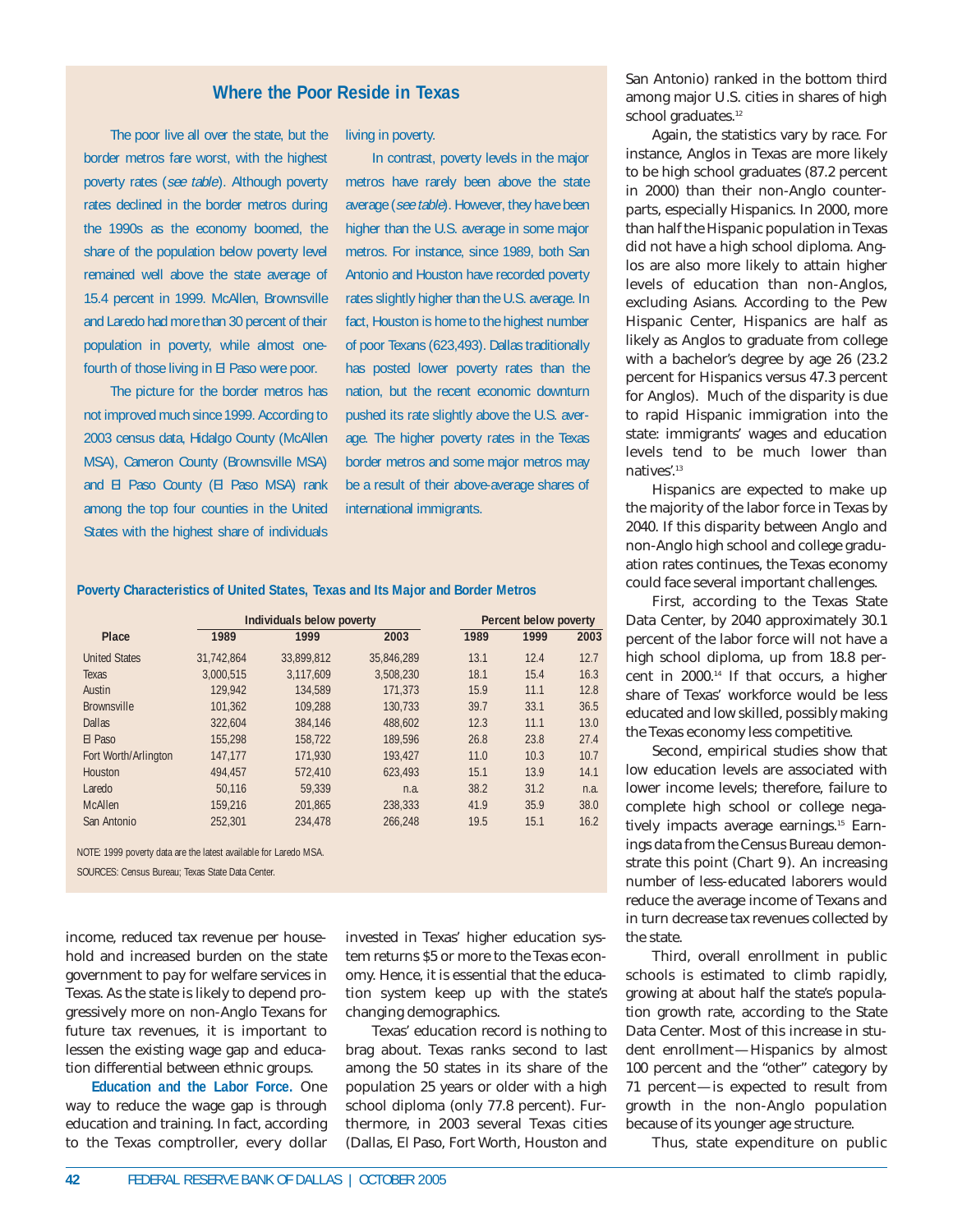## **Chart 9 U.S. Mean Earnings in 2002 by Educational Attainment**



SOURCE: Census Bureau, Current Population Survey, 2003.

education as well as the number of students requiring financial assistance could expand rapidly unless socioeconomic differences between races are reduced. Rising education costs coupled with slow growth in tax revenues would adversely impact the state's financial situation.

However, it is naive to assume that the current income differential between Anglos and non-Anglos will persist unchecked. Empirical research shows that second and third generations of immigrants are more likely than their forefathers to have access to higher level education and, therefore, are better equipped with skills required for higher paying jobs. Hence, the wage gap between non-Anglos and Anglos is likely to be reduced in the future.<sup>16</sup>

For the Texas economy to remain robust, it is essential that the state's education system make progress on at least two fronts: (1) investing in resources to improve overall student achievement, and (2) developing programs that help bridge the educational attainment gap between racial and ethnic groups.

**Housing.** What does the future hold for the housing industry as Texas' population changes over the next several decades? The aging of the overall population, along with the baby boomers, will certainly impact the housing industry in Texas as well as every other state. The youngest baby boomers turn 40 this year, and boomers are turning 50 at the rate of seven every minute and will continue to do so through 2013 (*see Chart 6*). This segment of the population, along with aging seniors, will be among the most potent

forces affecting the housing market and home ownership in the coming decades. It remains to be seen what boomers' preferences will be—whether they remain in their current homes, trade up or purchase vacation homes. Most boomers are entering the stage of life when earnings peak thus, they may choose more affluent homes or ones featuring amenities more popular with empty nesters.

The demographic shift of the baby boom generation leaves fewer households headed by those in the starter home market, ages 25 to 34, which could mean a slowdown in starter home construction. However, immigrants and minorities, who have had historically lower home-ownership rates than Anglos, will likely take up some of the slack. Home ownership is expected to increase dramatically for minority and foreign-born households in the coming decades, especially in areas that have experienced high levels of immigration, like Texas. Because Texas' Hispanic population is younger and faster growing than the overall population, many Hispanic-headed households will move into the prime home-buying age groups in the coming decades, which could give Texas homebuilders a boost.

This has important implications for the apartment market in the short run as well, with Hispanics currently more likely to rent than own. According to census data, in 2002 the U.S. home-ownership rate for Hispanics was 48.2 percent versus 71 percent for Anglos. Thus, Hispanics have the potential to become a much larger segment of the home-buying market.

*Home ownership is expected to increase dramatically for minority and foreign-born households in the coming decades, especially in areas that have experienced high levels of immigration, like Texas.*